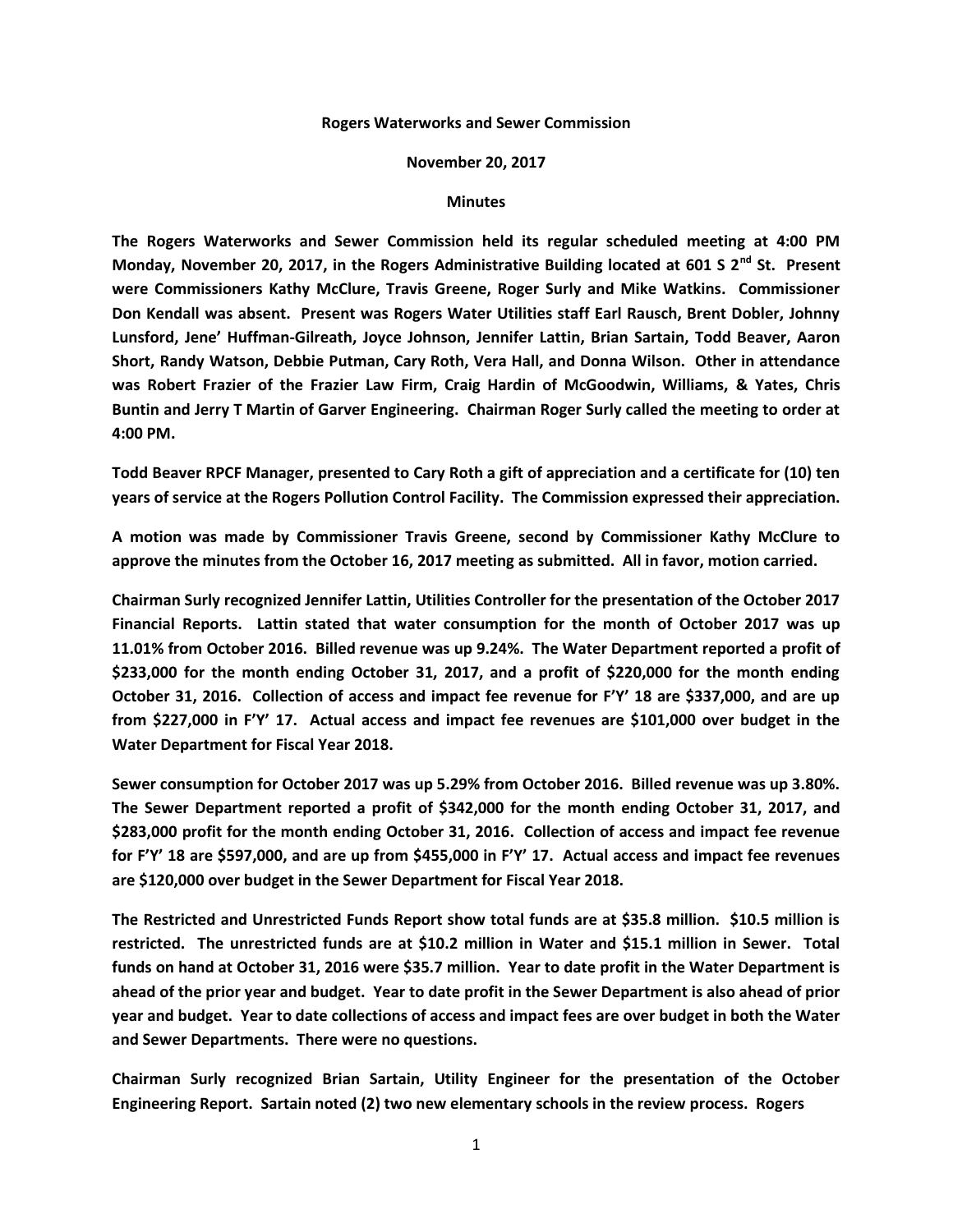**Elementary School #16 will be located on Garrett Rd and the other will be a Bentonville Elementary School located in the city limits of Rogers on Pleasant Grove Rd near the Scissortail Subdivision. Sartain also highlighted the Habitat for Humanity which is the first residential fire suppression plan that has been reviewed. He anticipates this will increase as the Fire codes and Insurance markets are beginning to encourage more residential fire protection. The developer projects remain steady and activity continues in the Promenade and downtown areas. The Pleasant Grove Rd Ph III (former Southgate Rd) and the Walnut St Widening projects are being delayed and anticipate activity to be in the next fiscal year (Fall 2018). Sartain said he is pleased with the recoating of the Tower Park Ground Storage Tank and is approximately 90% complete. He briefly reviewed the status of the ongoing administrative tasks in the engineering department stating the last Standard Specifications were published in 1997 and are in the process of being updated. There were no questions.**

**Chairman Surly recognized Todd Beaver, RPCF Manager to present the October RPCF Reports. The Discharge Monitoring Report and the Osage Creek Monitoring Report is well within limits with no exceptions. The FOG Inspection Report indicates (4) four new Food Service Establishments (FSE's) and conducted (21) twenty one inspections. No violations were noted. The Peracetic Acid (PAA) which is used to sanitize poultry has reduced from 120 to 95 gallons per day and will decrease the CBOD amount to the RPCF. Beaver said Southeast Poultry (SEP) has completed a voluntary rehab project of relining their aeration tank while continuing to make improvements to their existing aeration system. They anticipate replacement soon. The rotary joints on the sludge dryer are leaking and that is being addressed with the manufacturer and hoping to have them repaired and installed in December. Otherwise, the dryer appears to be operating well. Beaver stated that he missed spoke during the October Commission Meeting concerning the budget amount for the Train 1 mixer replacement. The amount budgeted for the mixer replacement was \$92,000 and the actual mixer replacement bid was \$133,795. Thus, other items in the utility budget will not be purchased to make the difference of \$41,795. There were no questions.**

**Chairman Surly recognized Brent Dobler, Operations Manager for the presentation of the October Operation Reports. Dobler briefly highlighted the graphs relative to the various departments. There were more locates November thru October 2017 compared to 2016 each month except July (less four) showing consistent results. The service calls noted were higher. The 2017 to 2016 shut offs comparison are just under 200 less. The CCTV inspection is down resulting in utilizing our own sources to rebuild the reel and is installed and working well. Main flushing is 65,000 feet ahead of YTD from last year. Valve exercising is striving to increase those results. Leak detection was down for the month. 1,925 meters have been changed out YTD since July 1st as the Meter Change-Out Program is still ongoing. Chairman Surly asked if we have data reflecting higher or lower consumption on the meters previously changed out. Dobler said we can now review that data to provide the comparison. The Lost Water Report is at 15% for the last twelve months, while being at 16% for calendar 2017 and 3% for the month. The October average daily water usage was 9.9 MGD with a single daily use high of 11.5 MGD. There were no further questions.**

**Chairman Surly recognized Earl Rausch, Utility Superintendent to present Resolution No. 17-26 designating "Utility Rate Consulting Services", and/or equivalent and/or inclusive services as**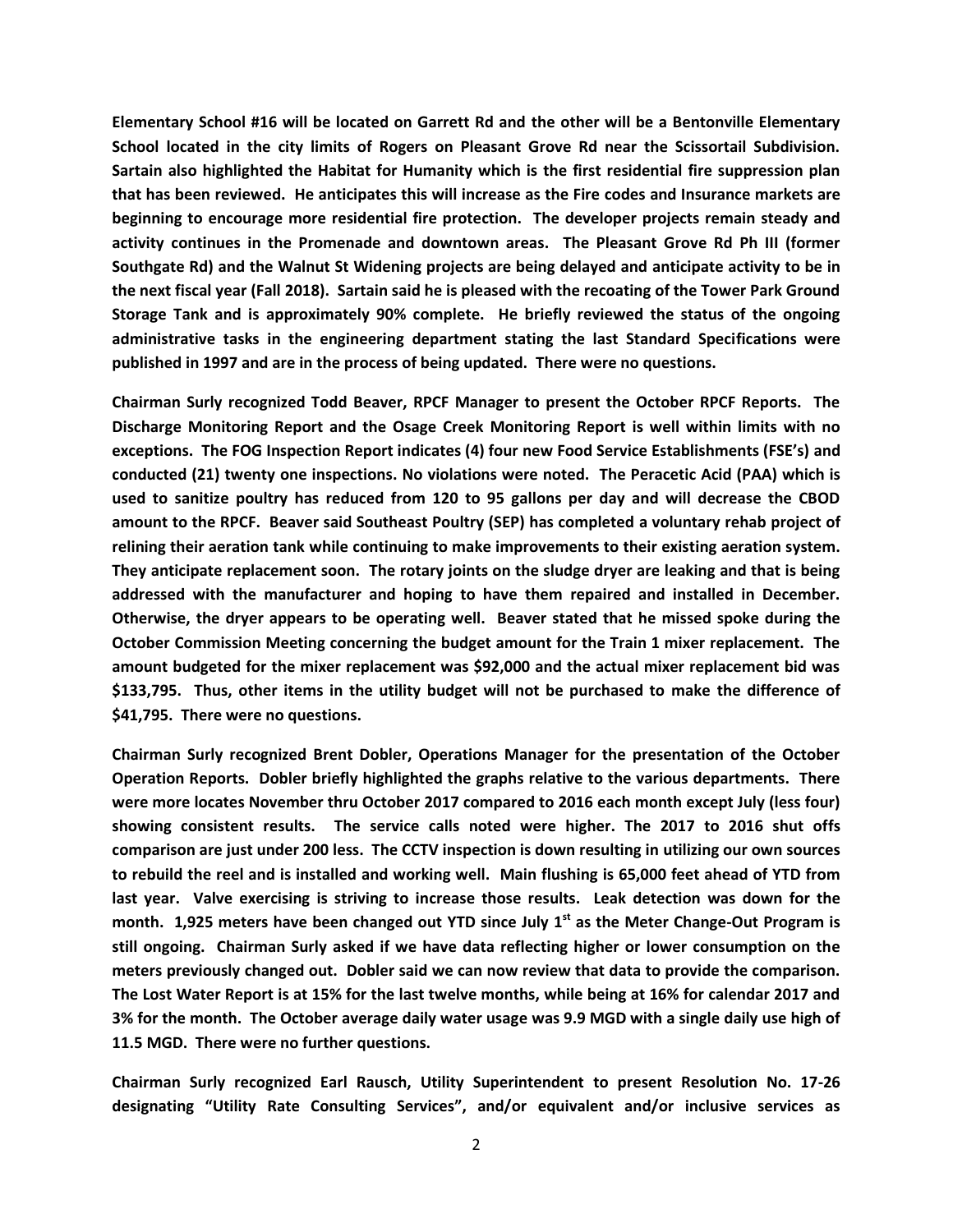**Professional Services which will not be procured through competitive bidding; authorizing issuance of a Request for Qualifications for Utility Rate Consulting Services. Commissioner Travis Greene asked how much the Rate Study is expected to cost. Business Manager Joyce Johnson replied the last study by Tom Gould with HDR in 2006 cost about \$25,000. She stated if the new evaluation included the entire rate structure it could possibly cost approximately \$50,000. Chairman Surly asked if the Rate Study was included in the budget. Rausch stated no, but plans to delay other projects will allow for the funding of this study. After discussion, Commissioner Travis Greene made a motion, second by Commissioner Kathy McClure to approve Resolution No. 17-26 Rate Study as Professional Services. All in favor, motion carried.**

**Rausch continued with presentation of Resolution No. 17-27 authorizing execution of a contract for sale and purchase of water with Benton County Water Authority No. 4, recommending passage of a City Ordinance authorizing the contract. The 2008 Water Purchase Contract has a term of ten (10) years and is set to expire on January 1, 2018. Rausch stated this will be submitted to the Rogers City Council for approval. A motion was made by Commissioner Kathy McClure, second by Commissioner Mike Watkins to approve Resolution No. 17-27 approving Contract for Sale and Purchase of Water with BCWA No. 4. All in favor, motion carried.**

**Chairman Surly recognized Todd Beaver RPCF Manager to present Resolution No. 17-28 authorizing RWU to enter into a contract with Environmental Operating Solutions, Inc. for a certain chemical known as MicroC®2000 for use as a carbon source evaluation and application study; authorizing expenditure of funds for the study; waiving competitive bidding. Commissioner Travis Greene made a motion, second by Commissioner Kathy McClure to approve Resolution No. 17-28 with EOSI. All in favor, motion carried.**

**Chairman Surly recognized Brian Sartain, Utility Engineer to present the November 15, 2017 bid results of the Utility Stream Crossing and Streambank Stabilization project. This project addresses erosion due to flooding that is causing exposure of water and sewer lines. Staff recommends the low bidder of Kraus Construction in the amount of \$140,323. Commissioner Kathy McClure made a motion, second by Commissioner Mike Watkins to approve the award of the bid in the amount of \$140,323 to Kraus Construction for the Utility Stream Crossing and Streambank Stabilization Project. All in favor, motion carried.** 

**Sartain continued with the November 15, 2017 bid results of the RPCF Train I Rehab Project. McGoodwin, Williams, & Yates had previously presented the PER for this project. Staff recommends the award of the project to Crossland Heavy Contractors for the low bid amount of \$1,607,988.50. Commissioner Travis Greene made a motion, second by Commissioner Kathy McClure to award the bid of \$1,607,988.50 to Crossland Heavy Contractors. All in favor, motion carried.**

**The approval of the Contract Amendment No. 2 RPCF Train 1 Rehab with McGoodwin, Williams, & Yates was requested for inspection and construction administration services. Commissioner Kathy McClure made a motion, second by Commissioner Mike Watkins to approve the total hourly fee**